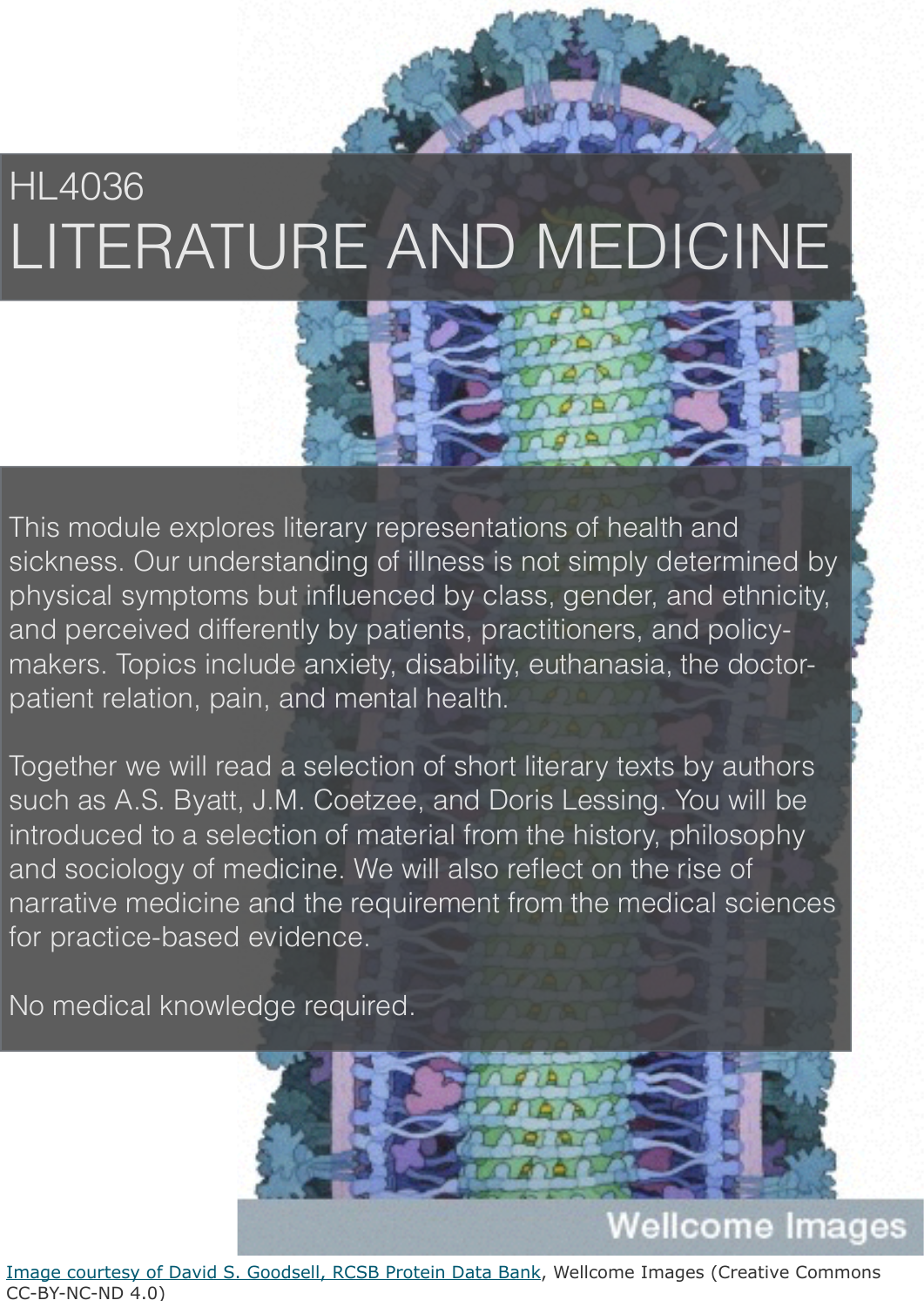# HL4036 LITERATURE AND MEDICINE

- 1. Introduction to the Medical Humanities: extracts from Kathryn Montgomery, *How Doctors Think* (2006) and Rita Charon, *Narrative Medicine* (2006).
- 2. The Doctor-Patient Relation: Charlotte Perkins Gilman, 'The Yellow Wallpaper' (1892).
- 3. Class and Inequality: Extract from James Kelman, *How Late It Was, How Late* (1994)
- 4. Gender: Fay Weldon, 'A Hard Time to be a Father' (1998)
- 5. Grief: A.S. Byatt, 'A Stone Woman' (2003)
- 6. Project Training Session
- 7. Hypochondria: Graham Swift, 'The Hypochondriac'
- 8. Anxiety: Extract from David Lodge, *Therapy* (1995)
- 9. Disability: J.M. Coetzee, *Slow Man* (2005)
- 10. Euthanasia: Will Self, 'Leberknodel' (2009)
- 11. Neuroscience: Ian McEwan, *Saturday* (2005)
- 12. The Sick Role: J.G. Ballard, 'Minus One' (1963)
- 13. Autism: Doris Lessing, *The Fifth Child* (1989)
- 14. Tutorials, proposal feedback and essay preparation.
- Please purchase: Coetzee, McEwan, and Lessing.

#### **Wellcome Images**

Image courtesy of [Wellcome Images](http://wellcomeimages.org/indexplus/result.html?wi_credit_line%3atext=%22Wellcome%20Images%22&%24%3dsort=sort%20sortexpr%20image_sort&%2asform=wellcome-images&_IXACTION_=query&_IXFIRST_=1&_IXSPFX_=templates%2fb&_IXFPFX_=templates%2ft&%24%20with%20image_sort=.), Wellcome Images (Creative Commons CC-BY-NC-ND 4.0)